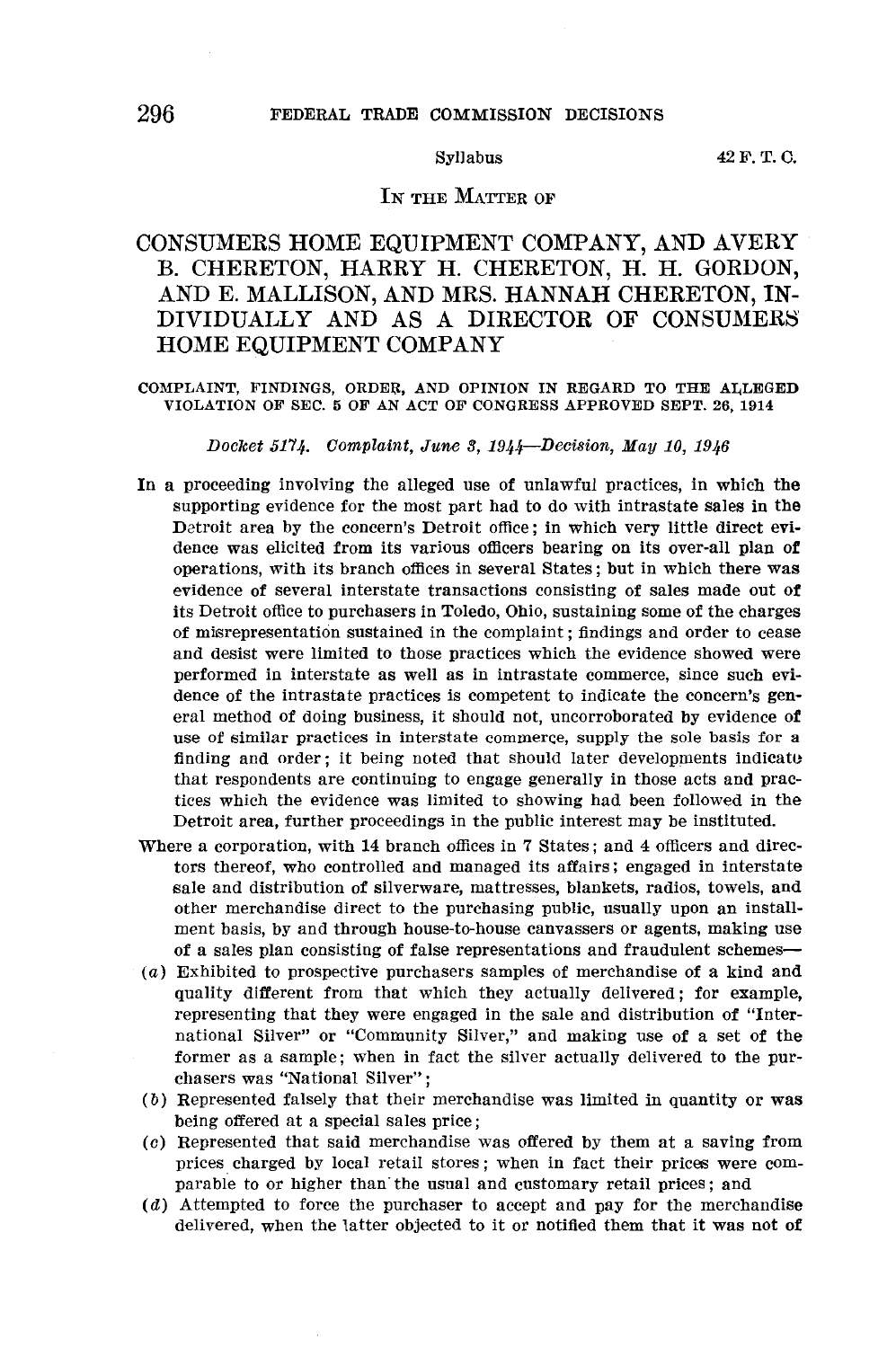### 296 Complaint

the kind or quality ordered; and did not make an immediate adjustment of said controversy;

- With the result that they thereby fraudulently induced a substantial portion of the purchasing public to place orders with them for merchandise of a kind and quality different from that which they actually delivered or the pur. chaser expected to receive; and failed to make delivery in accordance **with**  the contract or the sample submitted at time of purchase;
- *Held,* That such acts and practices, under the circumstances set forth, were all to the prejudice and injury of the public and constituted unfair and deceptive acts and practices in commerce.

Before *Mr. Miles J. Furnas* and *Mr. John W. Addison*, trial examiners.

*Mr. Joseph O allaway* for the Commission. *Semmes, Goodrich & M oEvoy,* of Detroit, Mich., for respondents.

# **COMPLAINT**

Pursuant to the provisions of the Federal Trade Commission Act and by virtue of the authority vested in it by said act, the Federal Trade Commission, having reason to believe that Consumers Home Equipment Co., a corporation, Avery B. Chereton, Harry **H.** Chereton, H. H. Gordon, and E. Mallison, individually and as officers and directors of Consumers Home Equipment Co., and Mrs. Hannah Chereton, individually and as a director of Consumers Home Equipment Co., hereinafter referred to as respondents, have violated the provisions **of**  said act, and it appearing to the Commission that a proceeding by it in respect thereof would be in the public interest, hereby issues its complaint, stating its charges in that respect as follows:

PARAGRAPH 1. The respondent Consumers Home Equipment Co. is a corporation organized, existing, and doing business under and by virtue of the laws of the State of Michigan, and has its principal office and place of business at 4805 Woodward Avenue, Detroit, Mich. Said respondent also operates branch offices in various other States of **the**  United States.

PAR. 2. The individual respondents, Avery B. Chereton, Harry **H.**  Chereton, H. H. Gordon, and E. Mallison, are officers and directors of the respondent Consumers Home Equipment Co. and Mrs. Hannah Chereton is a director of said company, and, as such, formulate, direct, and control the policies, practices, and acts hereinafter described and referred to. Their address is 4805 Woodward Avenue, Detroit, Mich.

P<sub>AR</sub>, 3. The respondents are now and for more than 1 year last past have been engaged in the sale and distribution of silverware, mattresses, blankets, radios, towels, and various other- household articles.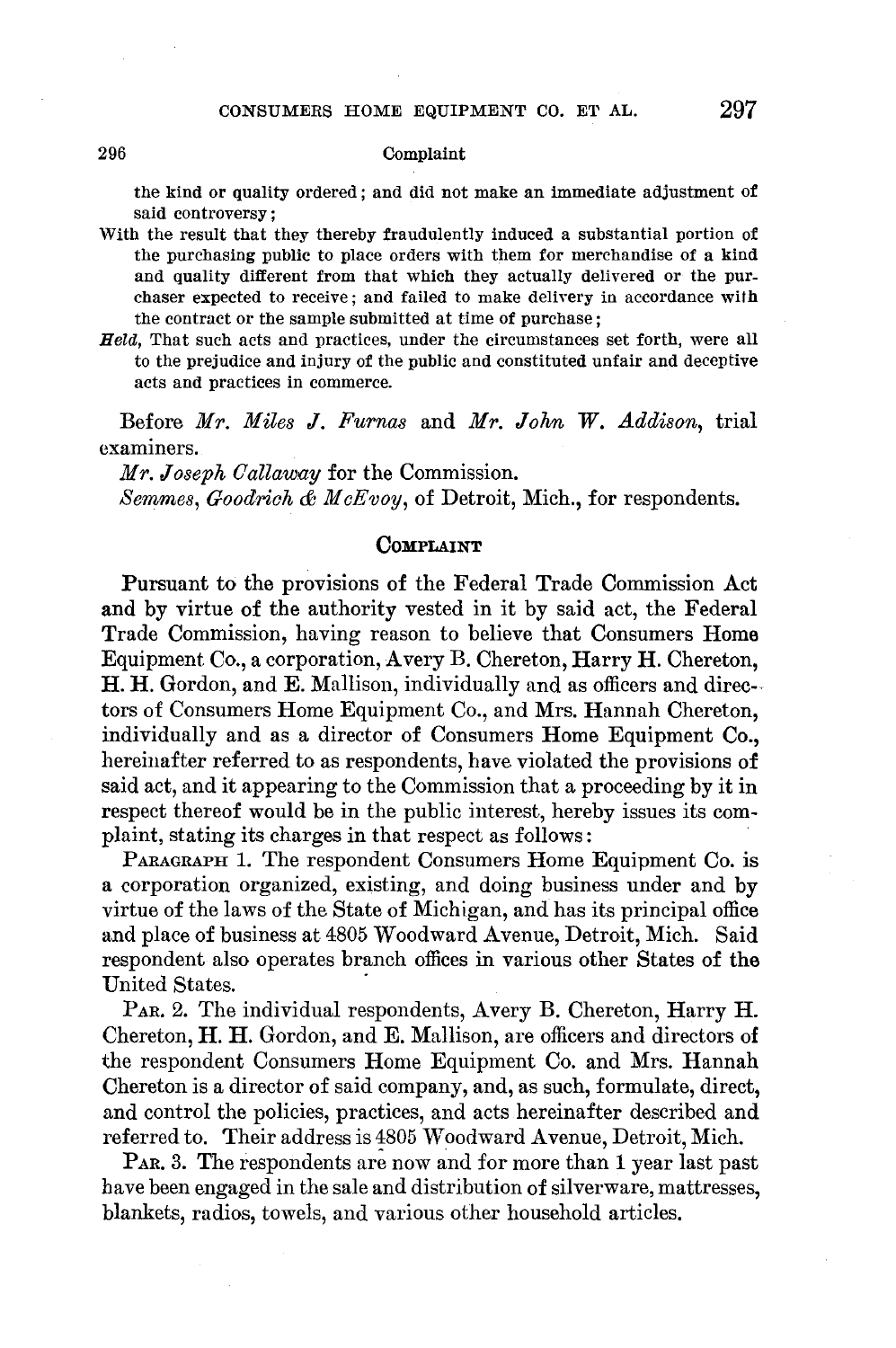Respondents' said articles, when sold, are shipped by respondents from their aforesaid place of business in Detroit, Mich., or from the plants where said articles are manufactured, to purchasers thereof located in various States of the United States and in the District of Columbia.

Respondents maintain and at all times mentioned herein have maintained a course of trade in said products in commerce among and between the various States of the United States and in the District of Columbia.

PAR. 4. Respondents employ salesmen or house-to-house canvassers to sell their said products. Respondents supply said salesmen with samples of their said products and customarily give them some instruction in the art of salesmanship. The salesmen then call at homes and offer respondents' products for sale. In some instances the salesmen carry products with them and make outright sales while in the home of the purchaser. The usual method of selling respondents' products, however, is to show the prospective purchaser a sample of the product and obtain from the prospect a purchase contract and a deposit or down payment on the article sold, if possible. Said contract is then submitted to the branch or home office. If the contract is approved, the merchandise is then delivered to the purchaser and the next payment or first installment is collected. Collectors thereafter call upon the purchasers periodically until the full purchase price of the merchandise is collected.

PAR. 5. In the course and conduct of their business as aforesaid, the respondents directly or through their said salesmen have made many oral statements and representations in connection with the sale of their products. Among and typical of said statements and representations are the following:

(1) That they were selling Rogers 1847 silverware at a price substantially less than the usual price at which said silverware customarily sold at retail.

(2) That respondents were putting on a special advertising campaign in an effort to acquaint the public with respondents' merchandise, and during such campaign said merchandise was sold at reduced prices or at prices substantially less than the regular or usual prices at which said articles were customarily sold.

(3) That they were selling articles of merchandise at prices which were less than the usual prices at which articles of equivalent value were customarily and regularly sold by others.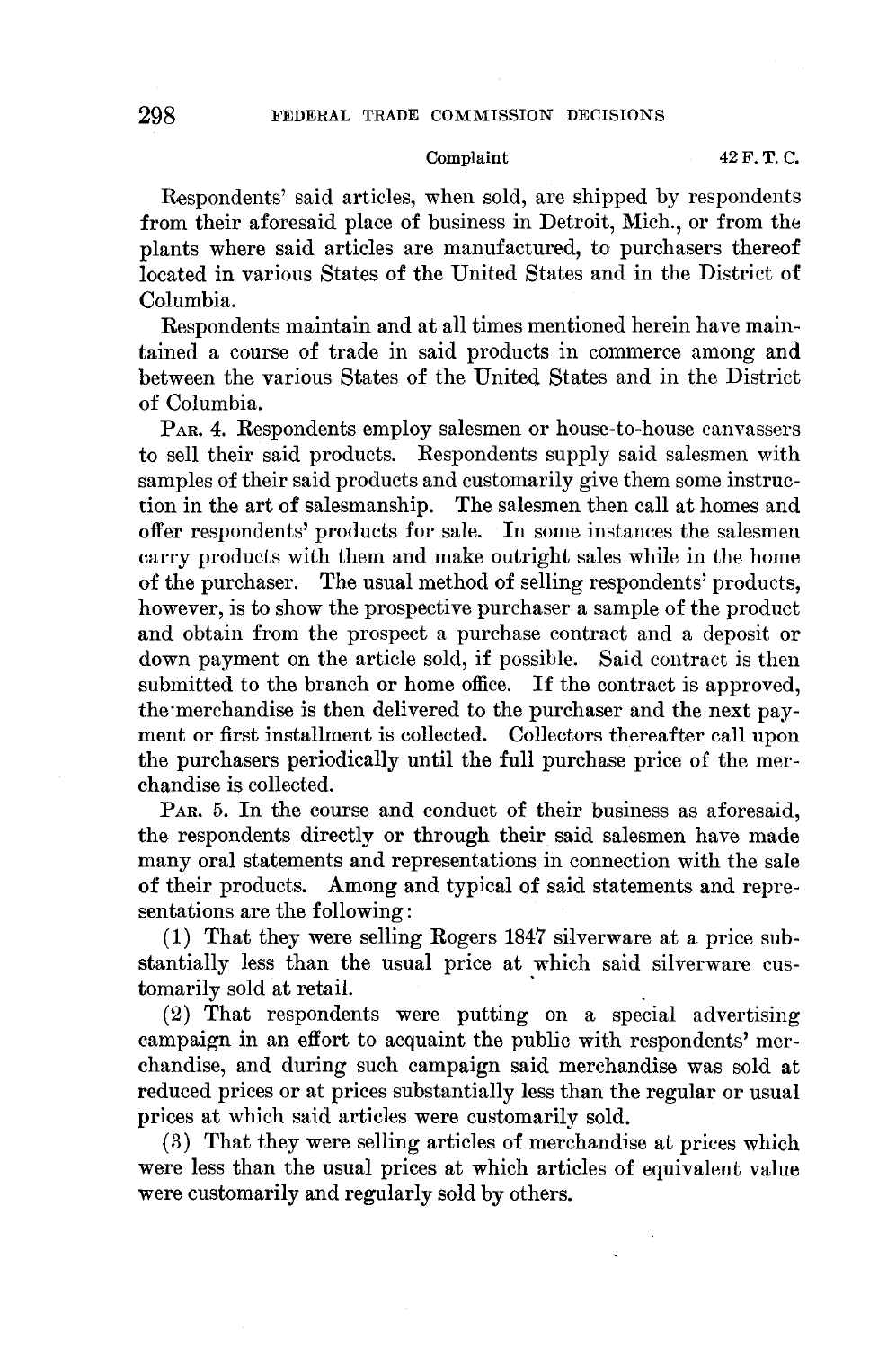### 2)6 Complaint

( 4) That respondents were representatives of local and well-known business houses.

( 5) That the silverware sold by them was carried in stock by respondents and by all large department stores, and that the patterns sold by respondents could be supplemented.

(6) That their silverware was superior in quality to the silverware offered by local stores at comparable prices.

(7) That respondents were offering for sale and selling well-known .and nationally advertised products.

(8) That additional merchandise was given free with the purchase of a set of respondents' silverware.

(9) That only a limited number of sets of silverware would be sold in a given locality.

(10) That certain silverware advertised in The Saturday Evening Post and over the radio was respondents' silverware.

PAR. 6. The representations set forth and referred to above and others of similar import and effect but not specifically set out herein were false and misleading. In truth and in fact, the silverware which respondents represented as being Rogers 1847 silverware at a reduced price was not Rogers 1847 silverware but was an inferior grade of silverware which respondents regularly sold at a price which was substantially less than the regular and customary retail price of Rogers 1847 silverware. The respondents were not putting on any special advertising campaign to acquaint the public with their merchandise but the articles of merchandise which respondents claimed they were selling at reduced prices were regularly and customarily offered for sale and sold by respondents at the prices asked. The prices respondents charged for their merchandise were not less than the prices charged by others for articles of equivalent value. In fact, respondents' prices were higher generally than were the prices charged by local stores for merchandise of equivalent value. Respondents did not represent local stores or other concerns. The patterns of silverware offered for sale and sold by respondents were not carried in stock by respondents or local department stores, as a rule. In fact, most of respondents' silverware was of obsolete patterns. Respondents' silverware was inferior to silverware offered by local stores at comparable prices. Respondents' products are not well-known or nationally advertised products. Free goods were not given purchasers of respondents' sets of silverware but the purchase price of said sets of silverware includes the purchase price of the so-called free goods also. Respondents do not limit the number of sets of silverware that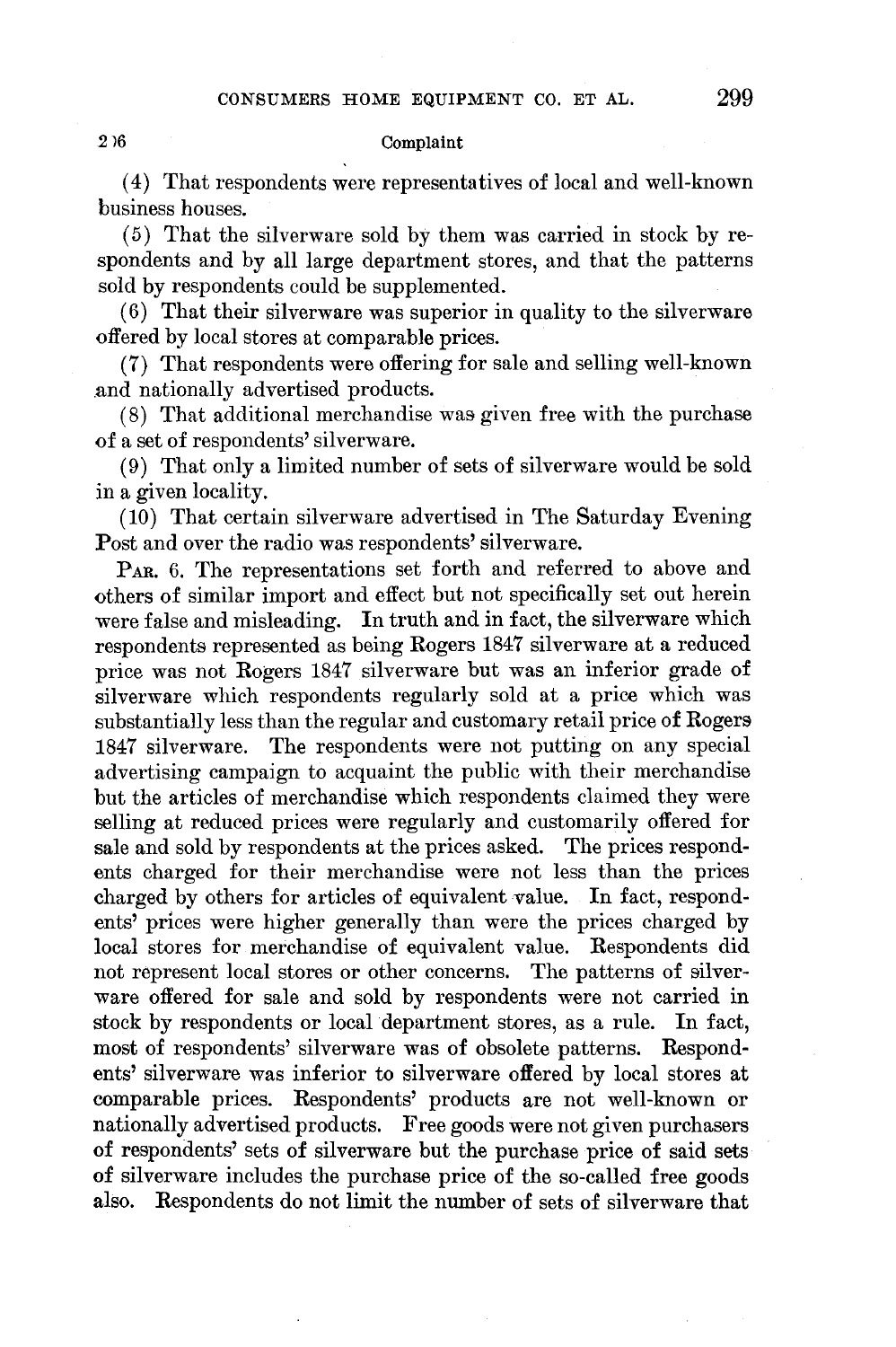are sold in a given community but attempt to sell as many sets as possible. Respondents' said silverware is not advertised in the Saturday Evening Post or over the radio.

PAR. 7. Among the further unfair and deceptive acts and practices engaged in by respondents are the following:

( 1) Refused to return payments or deposits made by purchasers on merchandise which was unsatisfactory or not as represented by respondents' salesmen, after having agreed to do so.

(2) Refused to return payment or deposits made by purchasers on merchandise in cases where respondents did not desire to complete the sale.

(3) Delivered to purchasers goods other than and in some instances inferior in quality to the goods ordered by the purchaser thereof.

( 4) Delivered goods in addition to those ordered by purchasers and then threatened to sue said purchasers if the unordered merchandise was not paid for.

( 5) Failed to deliver the number of articles of merchandise promised on a given order.

(6) Delivered defective merchandise when merchandise in first class condition and free from defects had been ordered. ·

(7) Failed to repair or replace unsatisfactory or defective merchandise.

(8) Failed to return defective merchandise which had been taken up for repair.

PAR. 8. The use by respondents of the false and misleading representations set forth and referred to above and other representations of similar import and effect but not specifically set out herein has had the tendency and capacity to mislead and deceive and has misled and deceived a substantial portion of the purchasing public and, as a result of the deception engendered by said false and misleading representations, substantial quantities of respondent's said products have been purchased by said public.

PAR. 9. The aforesaid acts and practices of respondents, as herein alleged, are all to the prejudice and injury of the public and constitute unfair and deceptive acts and practices in commerce within the intent and meaning of the Federal Trade Commission Act.

# REPORT, FINDINGS AS TO THE FACTS, AND ORDER

Pursuant to the provisions of the Federal Trade Commission Act, the Federal Trade Commission on June 3, 1944, issued and subsequently served its complaint in this proceeding upon the respondents,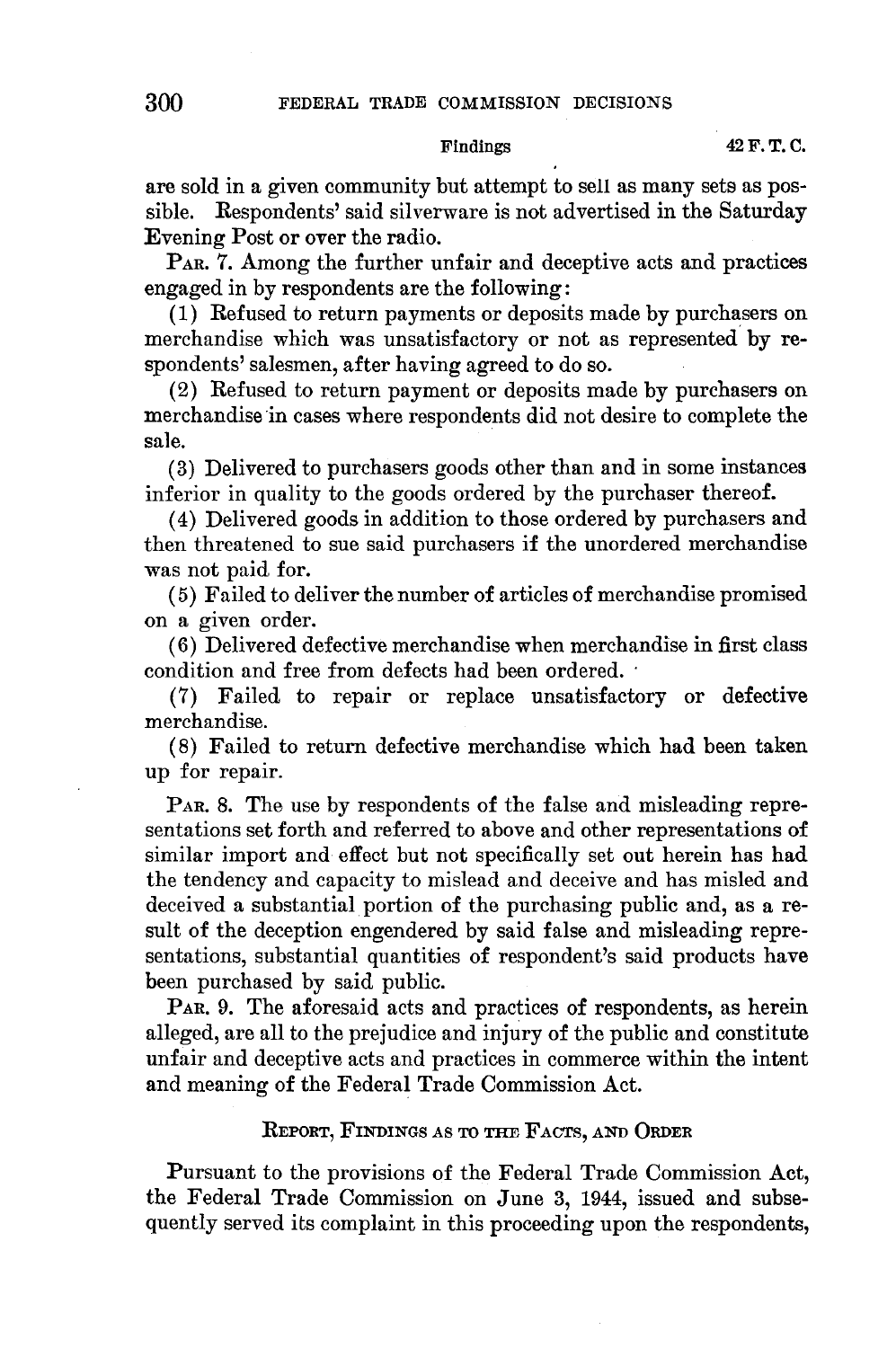### 296 Findings

Consumers Home Equipment Co., a corporation, and A very *B:* Chereton, Harry H. Chereton, H. H. Gordon, and E. Mallison, individually and as officers and directors of Consumers Home Equipment Co., and Mrs. Hannah Chereton, individually and as a director of Consumers Home Equipment Co., charging them with the use of unfair and deceptive acts and practices in commerce in violation of the provisions of said act. After the issuance of said complaint and the filing of the answer of the respondents thereto, testimony and other evidence in support of, and in opposition to, the allegations of said complaint were taken before a trial examiner of the Commission theretofore duly designated by it, and said testimony and other evidence were duly recorded and filed in the office of the Commission. Thereafter, this proceeding regularly came on for final hearing before the'Commission upon said complaint, answer thereto, testimony and other evidence, report of the trial examiner upon the evidence and exceptions filed thereto, and briefs filed in support of the complaint and in opposition thereto ( oral argument not having been requested); and the Commission, having duly considered the matter and being now fully advised in the premises, finds that this proceeding is in the interest of the public and makes this its findings as to the facts and its conclusion drawn therefrom:

### FINDINGS AS TO THE FACTS

PARAGRAPH 1. The respondent Consumers Home Equipment Co. is a corporation organized, existing, and doing business under and by virtue of the laws of the State of Michigan and has its principal office and place of business at 4805 Woodward A venue, Detroit, Mich. The individual respondents Avery B. Chereton, Harry **H.** Chereton, **H. H.**  Gordon, and E. Mallison are officers and directors of the respondent Consumers Home Equipment Co. and, as such, formulate, direct, and control the policies, practices, and acts hereinafter described. The address of said individual respondents is 4805 Woodward Avenue. Detroit, Mich. The respondent Mrs. Hannah Chereton is a director of said corporate respondent but is not actively engaged in the conduct of said business.

PAR. 2. For several years last past the corporate respondent, Consumers Home Equipment Co., and the individual respondents Avery B. Chereton, Harry **H.** Chereton, **H. H.** Gordon, and E. Mallison have been engaged in the sale and distribution of silverware, mattresses, blankets, radios, towels, and other articles of merchandise direct to the purchasing public, usually upon an installment basis, by and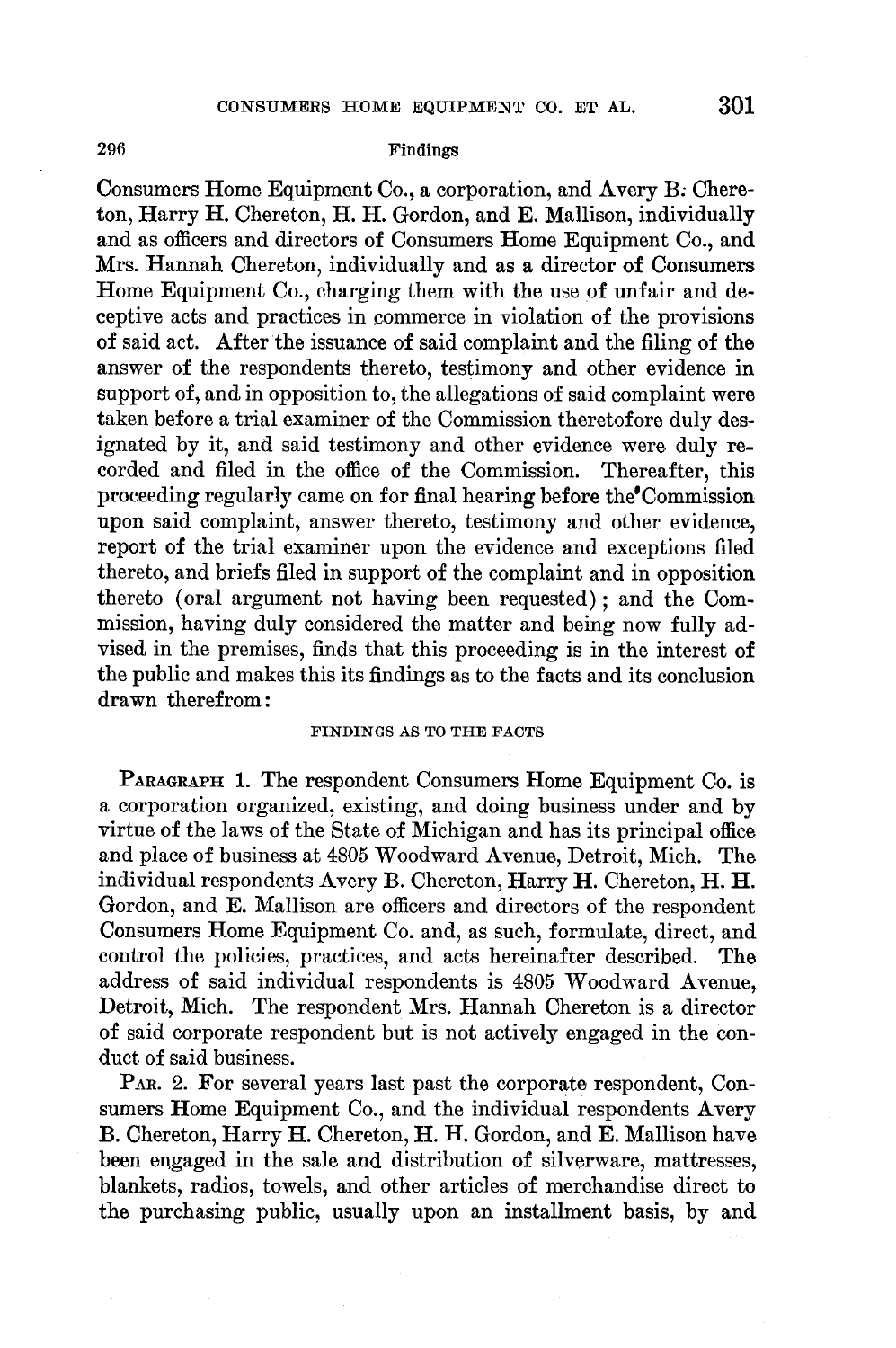through house-to-house canvassers or agents. Respondents cause said merchandise, when sold, to be transported from their place of business in the State of Michigan or from the place of business of their various branch offices to purchasers thereof located in States other than the State of Michigan or the States in which such branch offices are located.

The respondents have established and operate 14 branch offices in 7 States of the United States. Each branch office is under the control of a branch manager who is employed by the respondents upon a salary basis. Such branch managers from time to time requisition merchandise from the respondents at Detroit, Mich. Such requisitions of merchandise are based either upon requirements to fill orders or upon· estimates **of'** sales. The respondents purchase all merchandise sold by the branch offices and fill the requisitions of the branch managers from the stock of merchandise held by the respondents in their warehouse ·in Detroit, although occasionally respondents may direct the manufacturer or distributor of merchandise purchased by them to make delivery of such merchandise direct to the branch office.

In employing sales agents, a contract or agreement is entered into between the corporate respondent and the agent which authorizes the sales agent to solicit orders for merchandise in any territory where the corporate respondent may do business. From time to time agents have taken orders for merchandise from purchasers in States other than the State in which the branch office out of which they are working is located. In such instances the merchandise was forwarded by such branch office to such agent for delivery to the purchaser. A specific example of this practice was the sale and delivery of merchandise out of the Detroit branch office to purchasers located in the city of Toledo, Ohio.

PAR. 3. In the course and conduct of their business and for the purpose of inducing the purchase of their merchandise, the respondents, through their agents, have made use of a sales plan consisting of false representations and fraudulent schemes. As a part of, and as typical of, the practices followed in furtherance of such sales plan, the agents of the respondents exhibited to purchasers and prospective purchasers samples of merchandise of a kind and quality different from that which the respondents would actually deliver to such purchasers. Typical of this practice was the use by agents of the respondents of a set of International silver as a sample of the merchandise which they were selling and representations that the respondents were engaged in the sale and distribution of International silver or Community silver when in fact the silver actually delivered to the pur-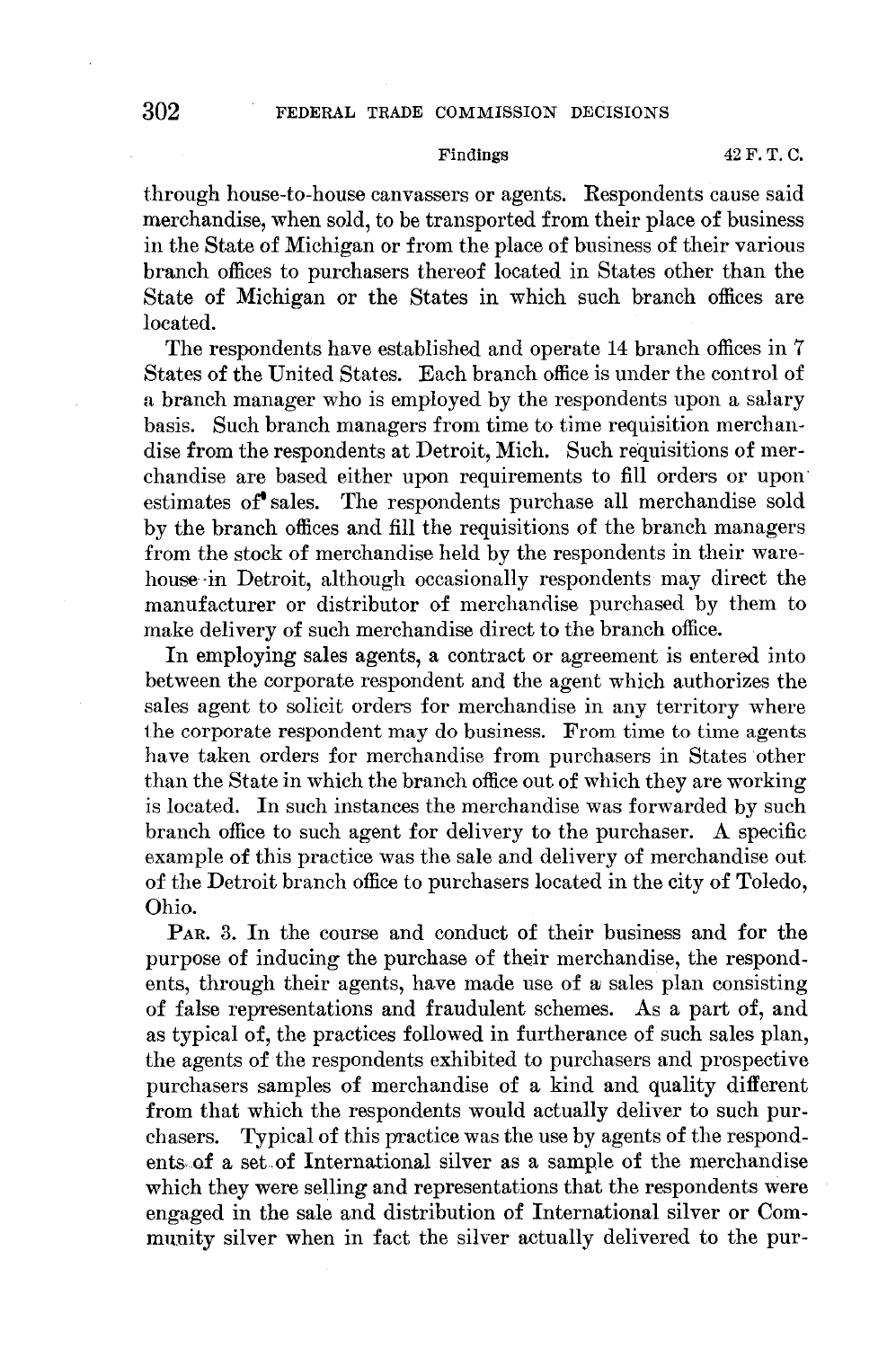### 296 Order

chasers was National silver. In connection with such sales the respondents, through their salesmen, have represented to purchasers and prospective purchasers that the merchandise so offered for sale was limited in quantity or was being offered at a special sales price when in fact such merchandise was not limited in quantity and was sold at the regular price at which such merchandise was customarily sold by the respondents. In addition, representations have been made to purchasers and prospective purchasers that the merchandise offered for sale by the respondents was at prices which represented a saving from those charged by local retail stores when in fact the prices charged by the respondents were comparable to or higher than the usual and customary prices charged for such merchandise by other retailers thereof. When purchasers objected to the merchandise received or notified the respondents that the merchandise delivered was not of the kind or quality ordered, the respondents did not make an immediate adjustment of said controversy but, instead; attempted to force the purchaser to accept and pay for the merchandise delivered.

PAR. 4. By means of the acts and practices herein described, the respondents have fraudulently induced a substantial portion of the purchasing public to place orders with the respondents for merchandise of a kind and quality different from that which the respondents actually deliver or the purchaser expects to receive. As a result, many members of the public have entered into contracts to purchase respondents' merchandise, and the respondents have failed to make delivery of the merchandise in accordance with the contract or the sample submitted at the time such purchases were made.

### **CONCLUSION**

The acts and practices of the respondents as herein found are all to the prejudice and injury of the public and constitute unfair and deceptive acts and practices in commerce within the intent and meaning of the Federal Trade Commission Act.

### ORDER TO CEASE AND DESIST

This proceeding having been heard by the Federal Trade Commission upon the complaint of the Commission, answer of the respondents, testimony and other evidence in support of the complaint and in opposition thereto taken before a trial examiner of the Commission theretofore duiy designated by it, report of the trial examiner upon the evidence and exceptions filed thereto, and briefs filed in support of the complaint and in opposition thereto; and the Commission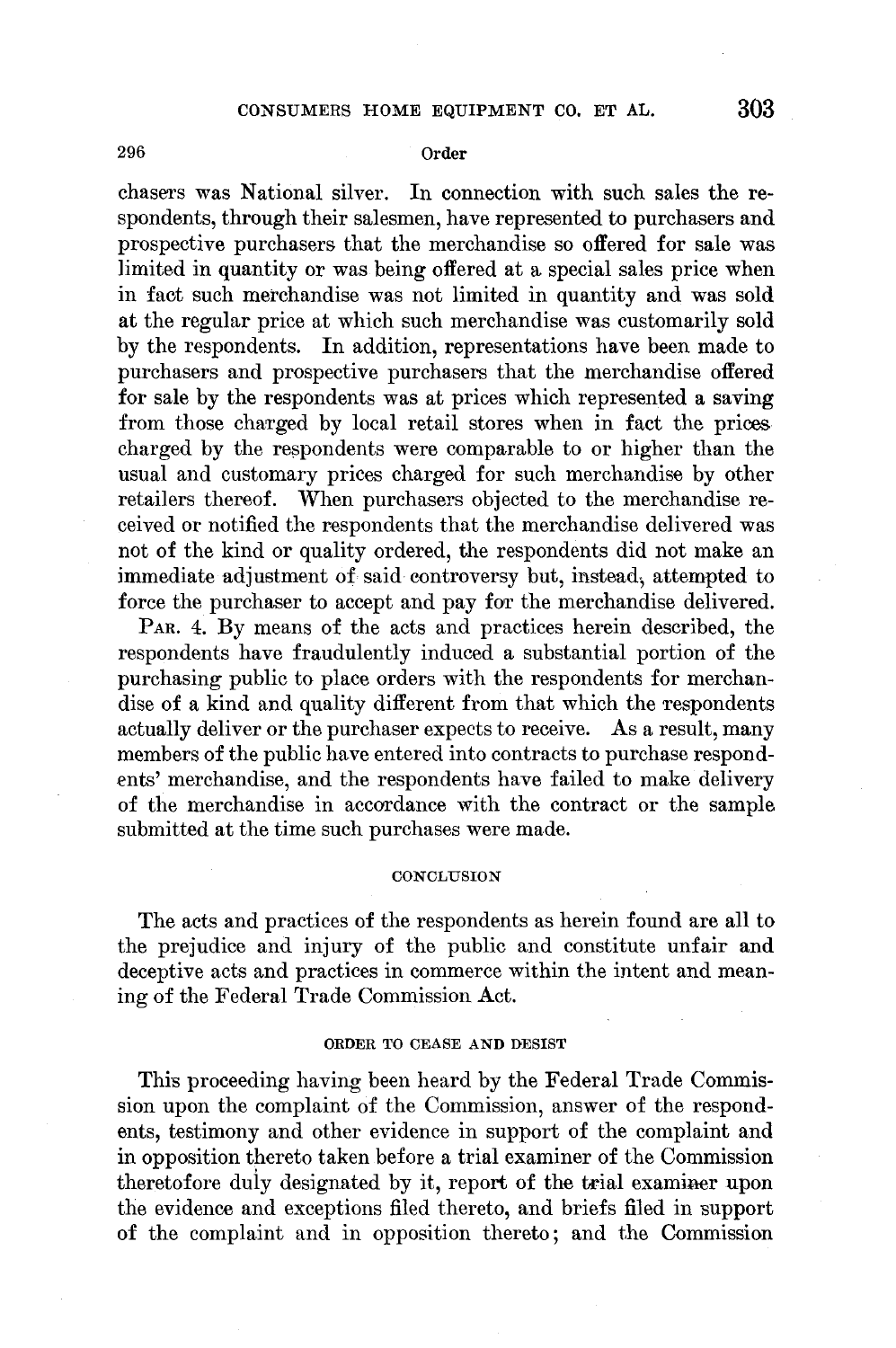having made its findings as to the facts and its conclusion that the respondents have violated the provisions of the Federal Trade Commission Act :

*It is ordered,* That the respondent, Consumers Home Equipment Co., a corporation, and its officers, and the respondents, Avery B. Chereton, Harry **H.** Chereton, **H. H.** Gordon, and E. Mallison, individuals, and their respective representatives, agents, and employees, directly or through any corporate or other device in connection with the offering for sale, sale, and distribution of silverware, mattresses, blankets, radios, towels, and other articles of merchandise in commerce as "commerce" is defined in the Federal Trade Commission Act, do forthwith cease and desist from:

1. The use of any sales plan or method which involves the use or display of samples of merchandise of a kind or quality different from that which the respondents actually deliver.

2. Representing, directly or by implication, that respondents are offering for sale merchandise of a kind or quality different from that which the respondents actually deliver.

3. Representing, directly or by implication, that merchandise which is offered for sale at the usual and customary prices therefor are being sold at special or reduced prices; or in any other manner representing that a purchaser is receiving an advantage in price or other consideration not ordinarily available.

4. Representing, directly or by implication, that respondents are making a special offer of a limited quantity of any particular merchandise when such offer is made available to purchasers generally and orders received are filled without limitation.

5. Representing, directly or by implication, that the prices charged by respondents for their merchandise represent a savings from the usual and customary retail price when in fact such prices are equal to, or higher than, the usual or customary price charged for merchandise of like grade and quality by other retailers thereof.

6. Coercing, or attempting to coerce, purchasers to accept merchandise of a kind or quality different from the ordered by refusing or delaying to make adjustment of complaints, or in any other manner.

*It is further ordered,* That the complaint herein be, and the same hereby is, dismissed as to the respondent Mrs. Hannah Chereton.

*It is further ordered,* That the respondents shall, within 60 days after service upon them of this order, file with the Commission **a**  report in writing, setting forth in detail the manner and form in which they have complied with this order.